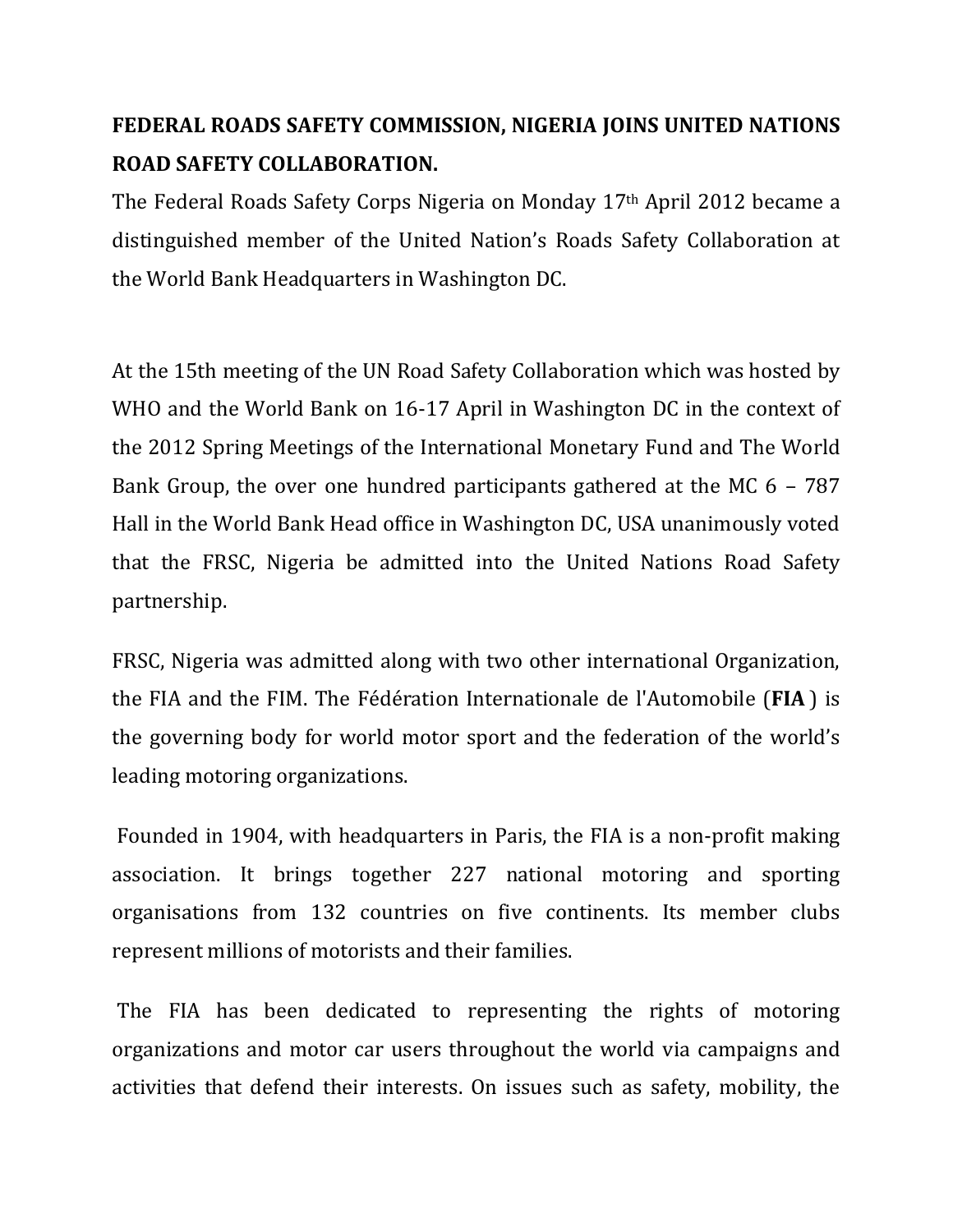environment and consumer law the FIA actively promotes the interests of motorists at the United Nations, within the European Union and through other international bodies.

The FIA is also the governing body for motor sport worldwide. It administers the rules and regulations for all international four-wheel motor sport including the FIA Formula One World Championship, FIA World Rally Championship and FIA World Touring Car Championship.

Fédération Internationale de Motocyclisme (International Motorcycling Federation) FIM' with headquarters in Suisse, Switzerland was established in 1904. It brings together 107 motorcycling organizations in 107 countries.

The Federal Roads Safety Commission was briefly introduced to the distinguished members by Mr. Olanrewaju Osho, the Executive Director Safety Beyond Borders before the election. He informed the electorates that the Federal Roads Safety Commission was established in 1988 to address the unpleasant trends in the nation's road traffic system often resulting to an upsurge in road traffic crashes; stating that the critical mandate of the Commission was accident prevention and loss reduction on all public roads across the country.

**The vision of the Commission he explained is t**o eradicate Road Traffic Crashes and create safe motoring environment in Nigeria while the mission, of the Commission amongst others are to:

• Regulate, enforce and coordinate all road traffic and safety management activities through: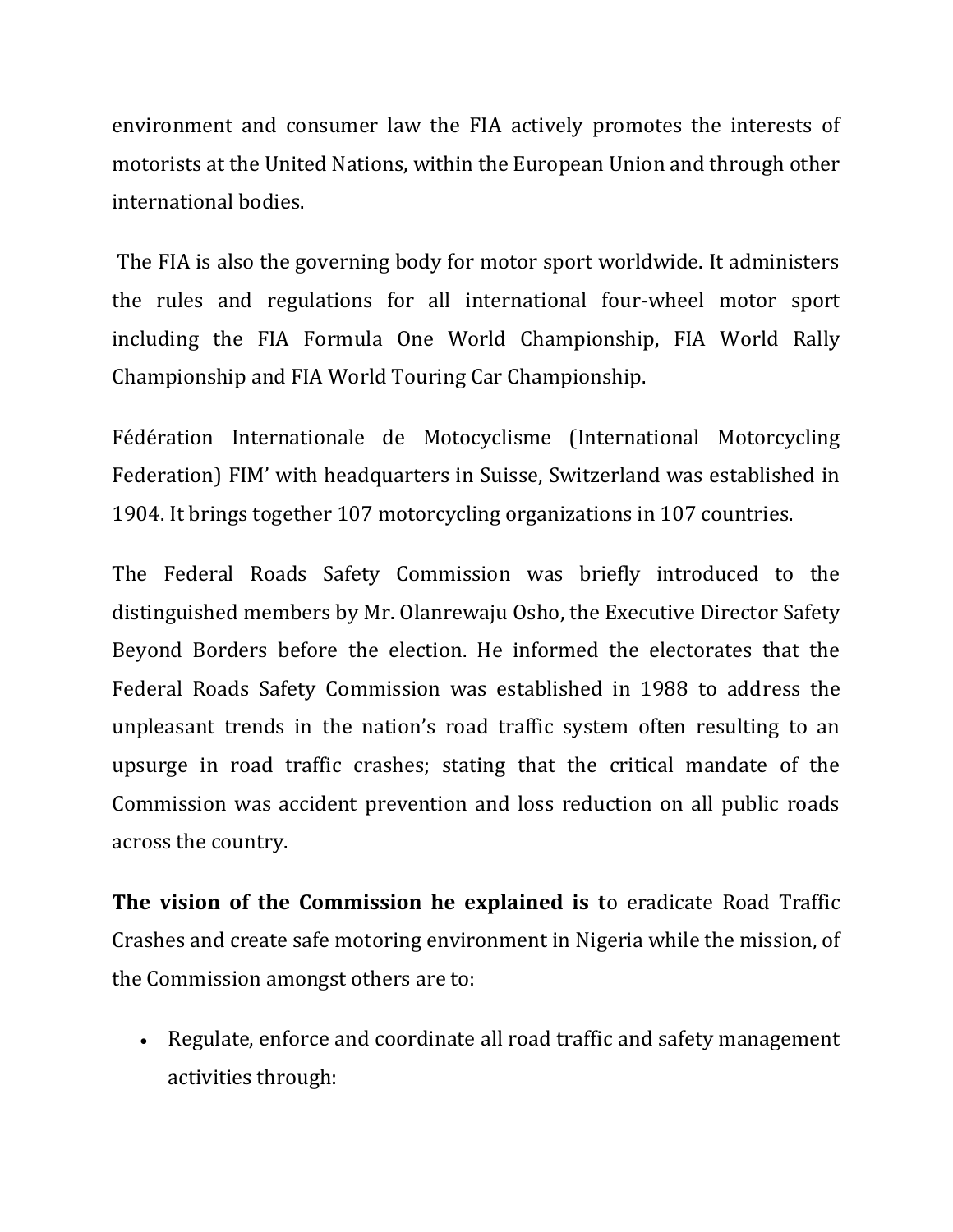- Sustained Public Enlightenment.
- Effective Patrol Operations.
- Prompt Rescue Services.
- Improved Vehicle Administration.
- Robust Data Management.
- Promotion of Stakeholder Cooperation.

He informed the members of the UNRSC delegates that the Commission carries out its mandate through the structure of regular marshals (permanent employees of the Commission) who are in excess of 12,000 officers and men and the Special Marshal who are volunteer road safety enthusiasts. "The Commission" he explained, '"introduced the Special Marshal scheme to involve highly placed Nigerians and seasoned professionals the opportunity to contribute actively in achieving the mandate of the Commission even though they are not in employment of the FRSC. There are over 13,000 Special Marshals at the moment."

He revealed that the Commission has been working assiduously over the years to bring down the level of carnage on Nigerian roads to around 5,000 deaths per annum and has also introduced reforms in data management, vehicles and drivers licence and Emergency Response. "The Commission" he said "is driving the post crash rescue response time by purchasing ambulances and positioning them at strategic points across the country. The ambulances are monitored real time online via global satellite system that enables one to find out where every one of the ambulances are at every point in time as they carry out their emergency response duties. The Commission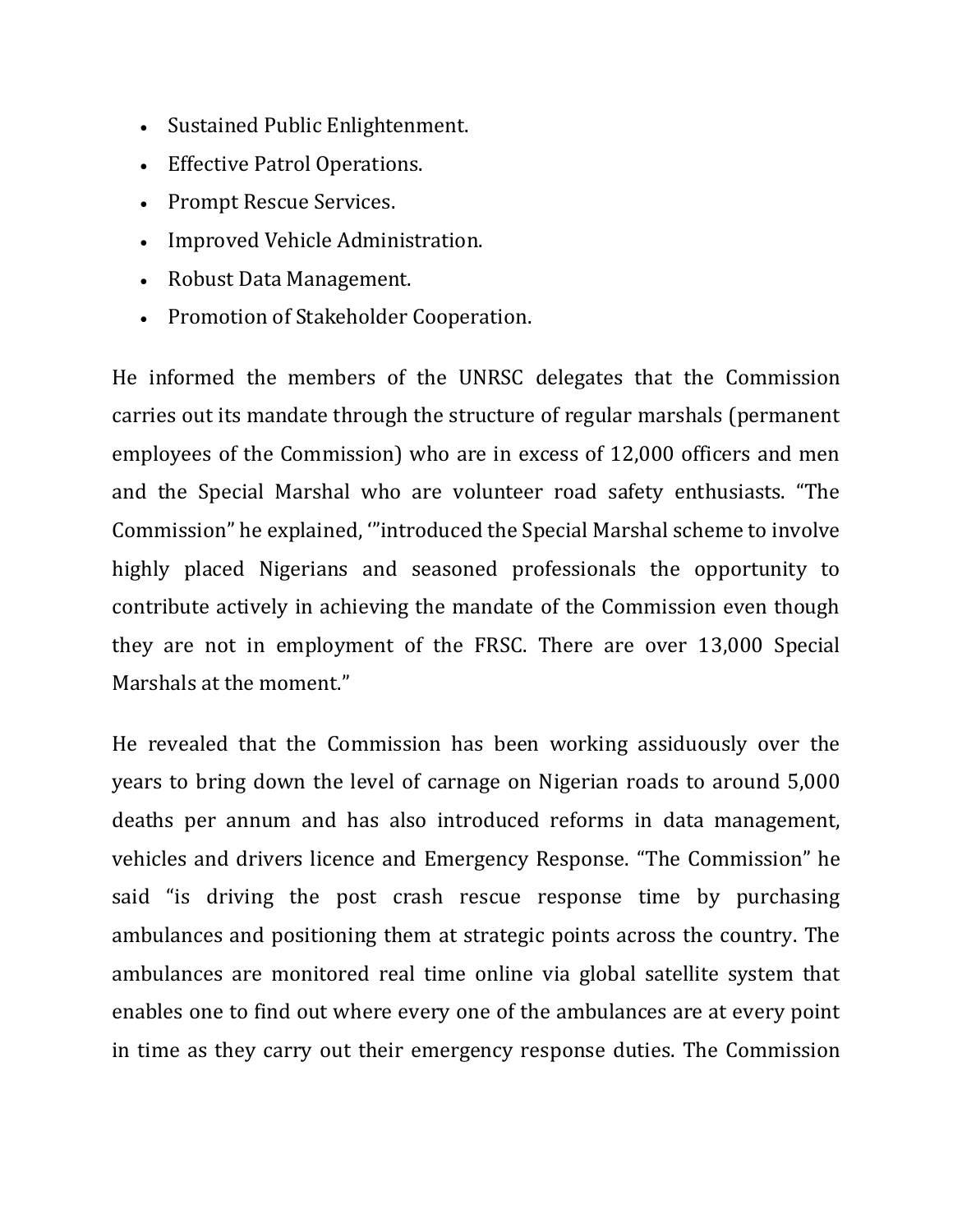recently introduced emergency number – 122- and to grant easy access to members of the public that want to report an accident.

As a networking focused organization, the FRSC Nigeria he explains is extending its reach to non-governmental organizations in Nigeria as partners in progress, while at the same time spearheading road safety at the subregional level by driving the West African Road Safety Organization initiative. Osho concluded by informing delegates that the FRSC's myriad of activities to tackle traffic fatalities were recognized, acknowledged and rewarded with the prestigious Prince Michel International Roads Safety Awards in December 2009.

Earlier in the day, the Keynote speaker David Strickland, Administrator of the US National Highway Traffic Safety Administration (NHTSA), provided an overview of progress in the country on the Decade of Action for Road Safety 2011-2020.

The Decade was a key agenda item, and updates were made on both global and national efforts to implement the Global Plan. During the meeting considerable progress was made on finalizing the project group work plans for each pillar of the Global Plan, as well as further refining indicators for monitoring progress on each.

National Decade focal points from Ghana and the Philippines shared progress and the challenges they face in implementing their national Decade plans. They invited the international community to continue advocating for increased action at national level across various sectors of society. Funding for the Decade also featured on the agenda with updates from the Road Safety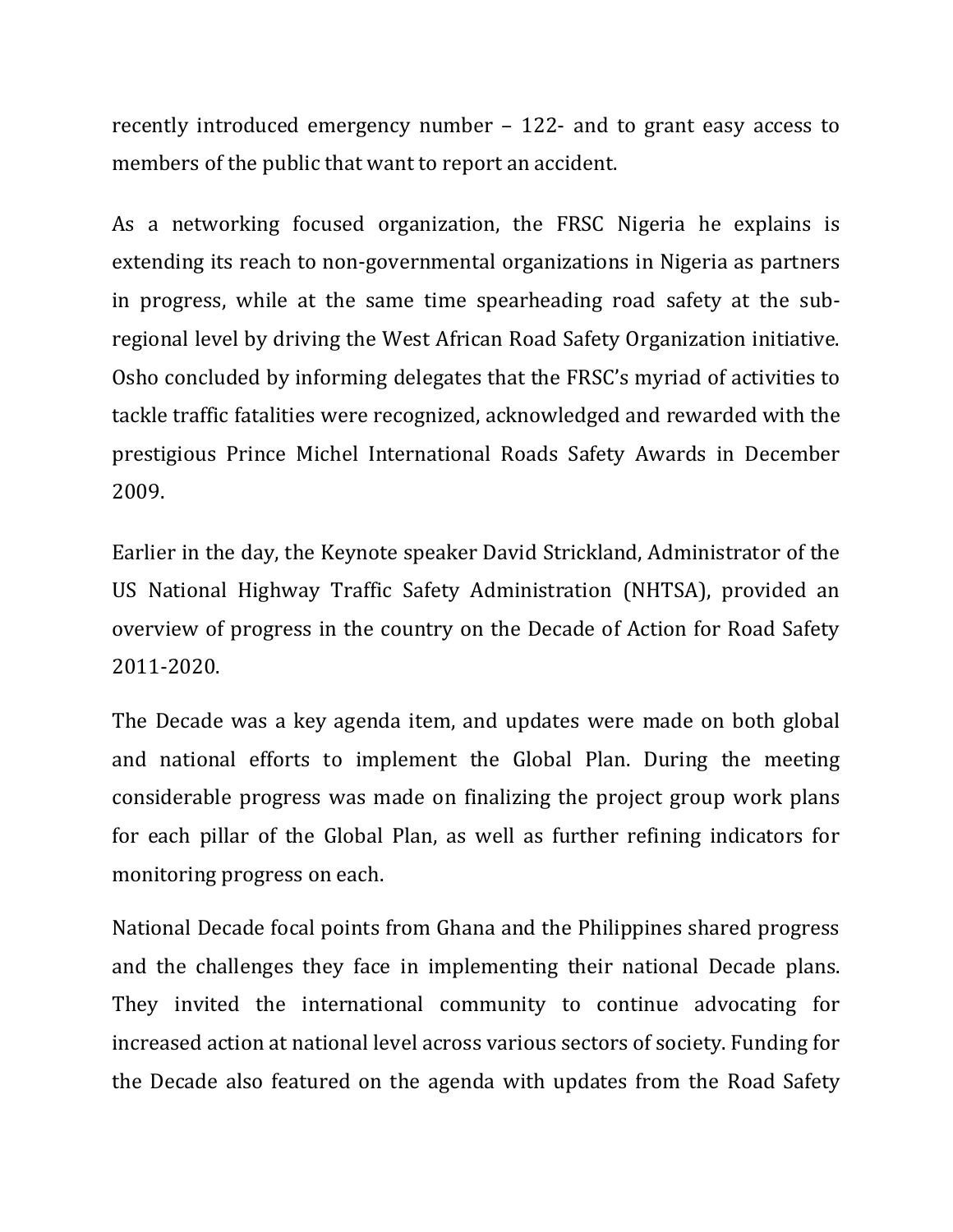Fund, the Road Safety Grants Programme, and the Global Road Safety Facility. Decisions were also taken with regard to preparations for the Second UN Global Road Safety Week. Three new members were admitted to the Collaboration during the meeting: FIA, FIM and the Nigeria Road Federal Safety Corps.

Nigeria's representatives at the meeting were Deputy Corp Marshal. Adeyemi Omidij of the Federal Roads Safety Corps and Mr. Olanrewaju Osho of Inspire Nigeria.

## **UN General Assembly commits to further action to address the global road safety crisis**

On 19 April the UN General Assembly adopted a new resolution set to improve global road safety. Resolution A/66/L.43 recognizes the global public health and development burden resulting from road traffic crashes, while taking into account the efforts made by some countries to implement best practices, set ambitious targets, and monitor road traffic fatalities. The resolution welcomes national and local launches of the Decade of Action for Road Safety 2011- 2020, officially marked on 11 May 2011, and calls on Member States which have not yet done so to develop plans for the Decade. It also requests governments to implement road safety activities in each of the five pillars of the Global Plan for the Decade: road safety management, safer roads and mobility, safer vehicles, safer road users and post-crash response. It holds up multisectoral collaboration as key. In addition the resolution encourages stakeholders to plan activities and events to mark the Second UN Global Road Safety Week to be hosted on the theme of "pedestrian safety" in early 2013. It